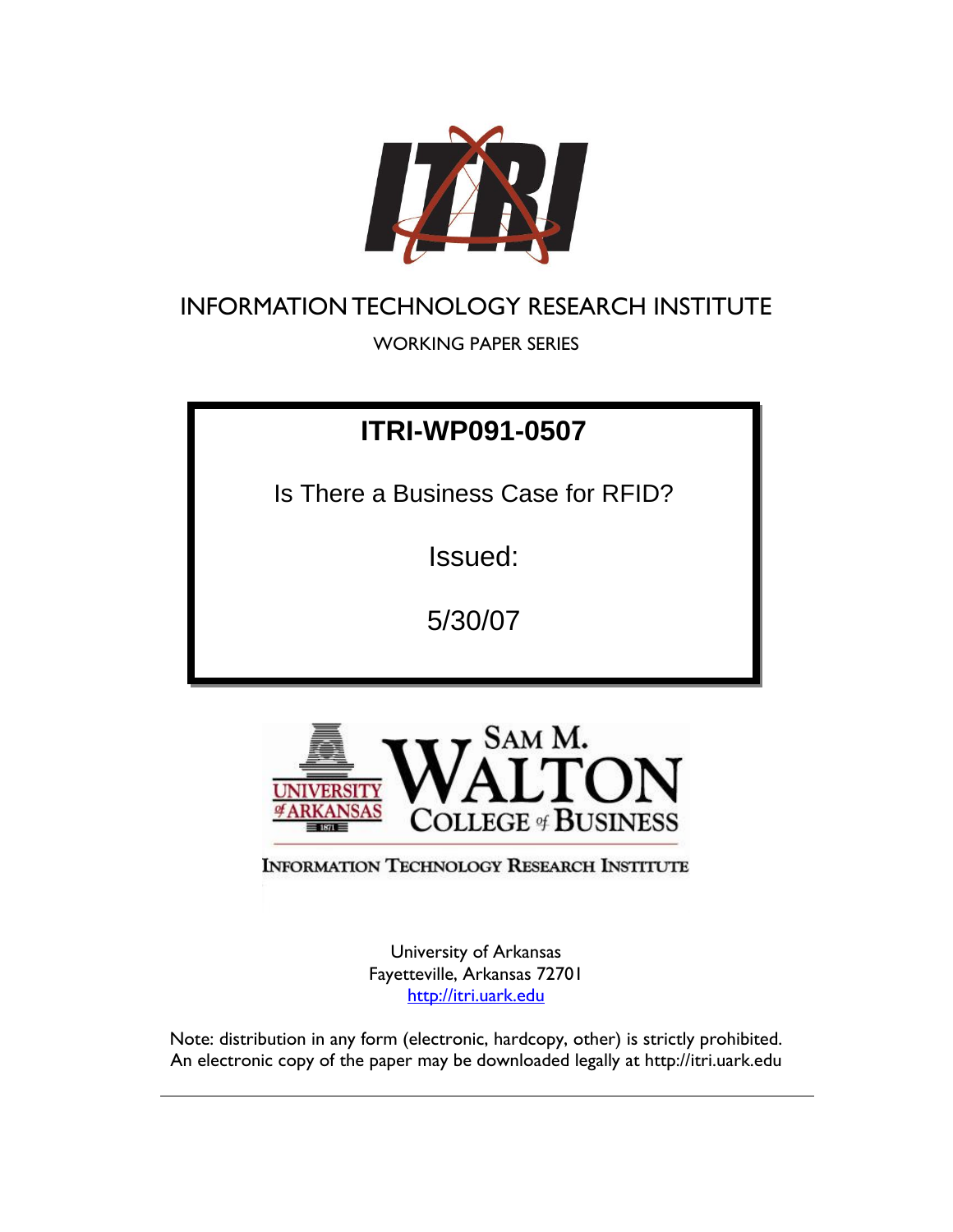# **Is There a Business Case for RFID?**

#### **Cynthia K. Riemenschneider**

Information Systems Department Sam M. Walton College of Business University of Arkansas Fayetteville, AR 72701 phone: 479.575.6120 fax: 479.575.4168 criemen@walton.uark.edu

# **Bill Hardgrave**

Information Systems Department Sam M. Walton College of Business University of Arkansas Fayetteville, AR 72701 phone: 479.575.6099 fax: 479.575.4168 bhardgrave@walton.uark.edu

#### **Deborah J. Armstrong**

Department of Management Information Systems The College of Business Florida State University Tallahassee, FL 32306 phone: 850.644.5508 fax: 850.644.8225

Submitted to: *Americas Conference on Information Systems* 

April 30, 2007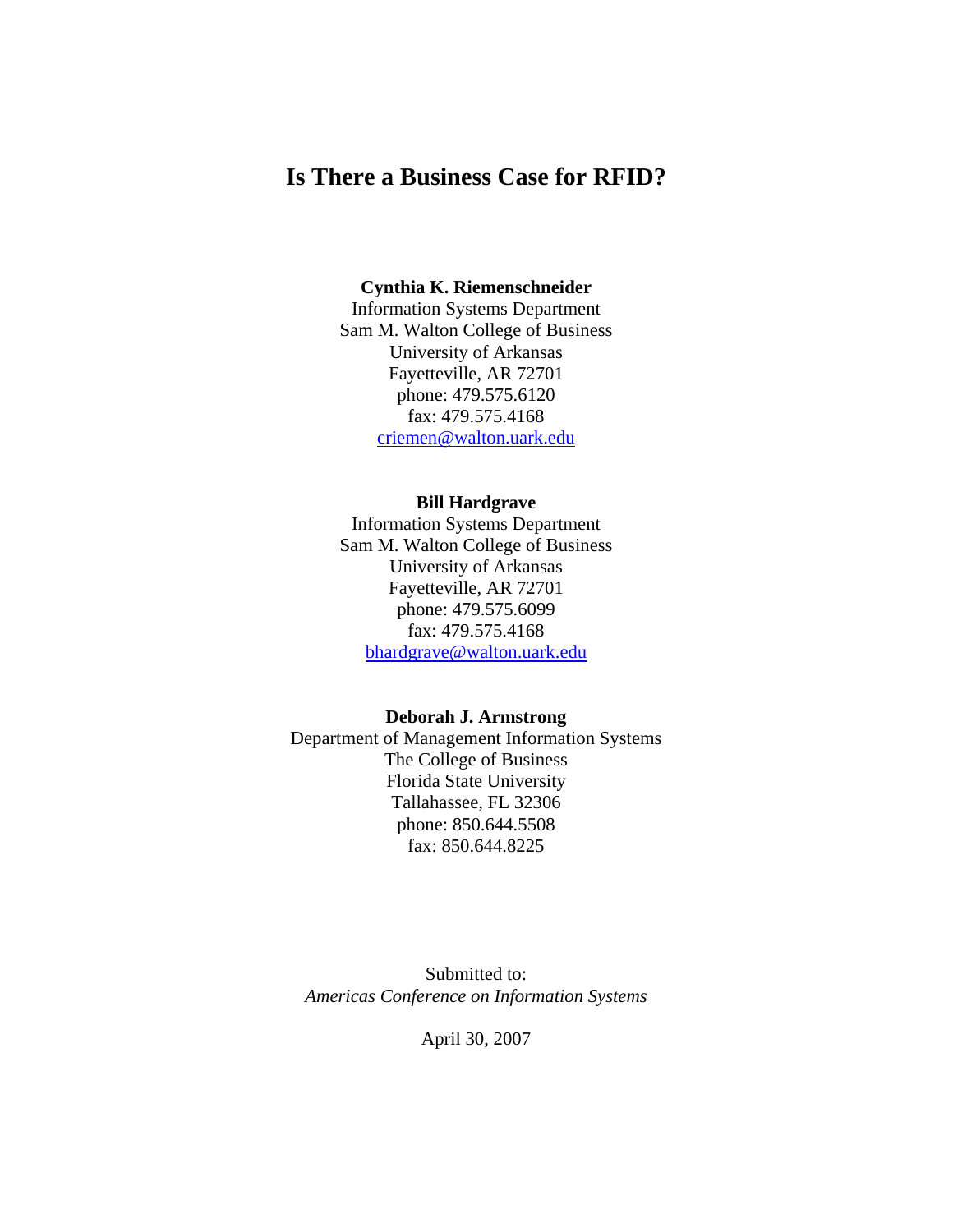#### **Is There a Business Case for RFID?**

#### **Abstract**

In June 2003, Wal-Mart asked its top 100 suppliers to begin using radio frequency identification (RFID) tags on pallets and cases beginning January 2005. Since that announcement, the business value of RFID in the consumer packaged goods supply chain has been periodically questioned. Recently, a *Wall Street Journal* article asserted that RFID is not living up to its hype, and in reality is not providing the promised tangible business value throughout the supply chain. In light of such claims, this paper examines the business value of RFID in the supply chain and presents a model of RFID assimilation which proposes that the creation of business value is dependent upon the depth of assimilation (extent of use). The model is grounded in industry observations of the difficulty of early adopters to fully realize the benefits of RFID assimilation. The model conceptualizes RFID assimilation as occurring in three waves: the first wave of the model is Technology Deployment, the next wave of Data Understanding, and, lastly, the final wave is Business Value Creation. In this paper, the first two waves of the model are explored briefly with the emphasis placed on proven business cases and potential opportunities for RFID to provide business value in the supply chain.

Keywords: Radio Frequency identification, technology assimilation, business value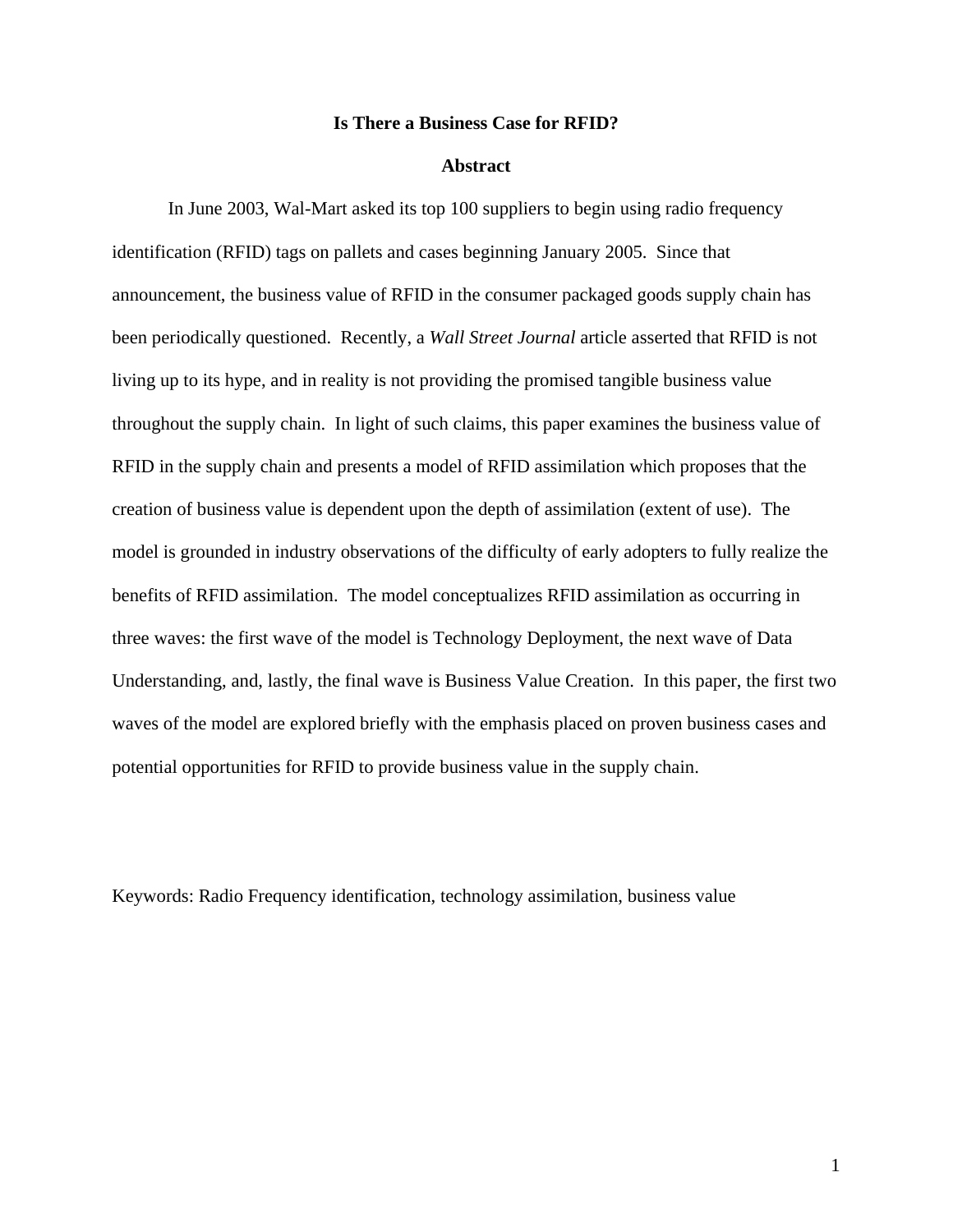#### **Is There a Business Case for RFID?**

# **Introduction**

Radio frequency identification (RFID) is a form of automatic identification that uses radio waves to identify products. Because of its many advantages over barcode (the current standard for automatic identification), many retailers have begun the transition to RFID. Perhaps the most significant sign of this transformation was Wal-Mart's announcement in June 2003 of its intention to have top suppliers begin using RFID tags on pallets and cases by January 2005. The Department of Defense, Target, Albertson's, Best Buy, and others soon followed with their own RFID initiatives.

However, the transition has not been smooth. Many in the industry question the business value (i.e., ROI) of RFID. In a recent *Wall Street Journal* article (circa February 15, 2007) entitled "Wal-Mart's Radio-Tracked Inventory Hits Static," the reporter paints a rather dismal picture of RFID: grumbling suppliers, high costs, no return on investment, and reluctant retailers (McWilliams, 2007). In a similar article in *Computerworld* (June 15, 2006) the author states, "A few years ago, the IT industry was abuzz with the wonders of radio frequency ID technology. It was set to revolutionize everything about business process management. But in the past year, there have been few advances in RFID that would put it center stage" (Gittlen, 2006). If we are to believe the popular press, it would appear then, that the use of RFID is losing traction due to a lack of proven business value creation.

 Contrary to these negative reports on RFID, we believe there is a business case for RFID. The use of RFID throughout the supply chain can provide manufacturers, suppliers and retailers unprecedented visibility. This newfound visibility provides many real and potential benefits, such as reducing out of stocks, properly executing promotions, and reducing theft. In this paper,

2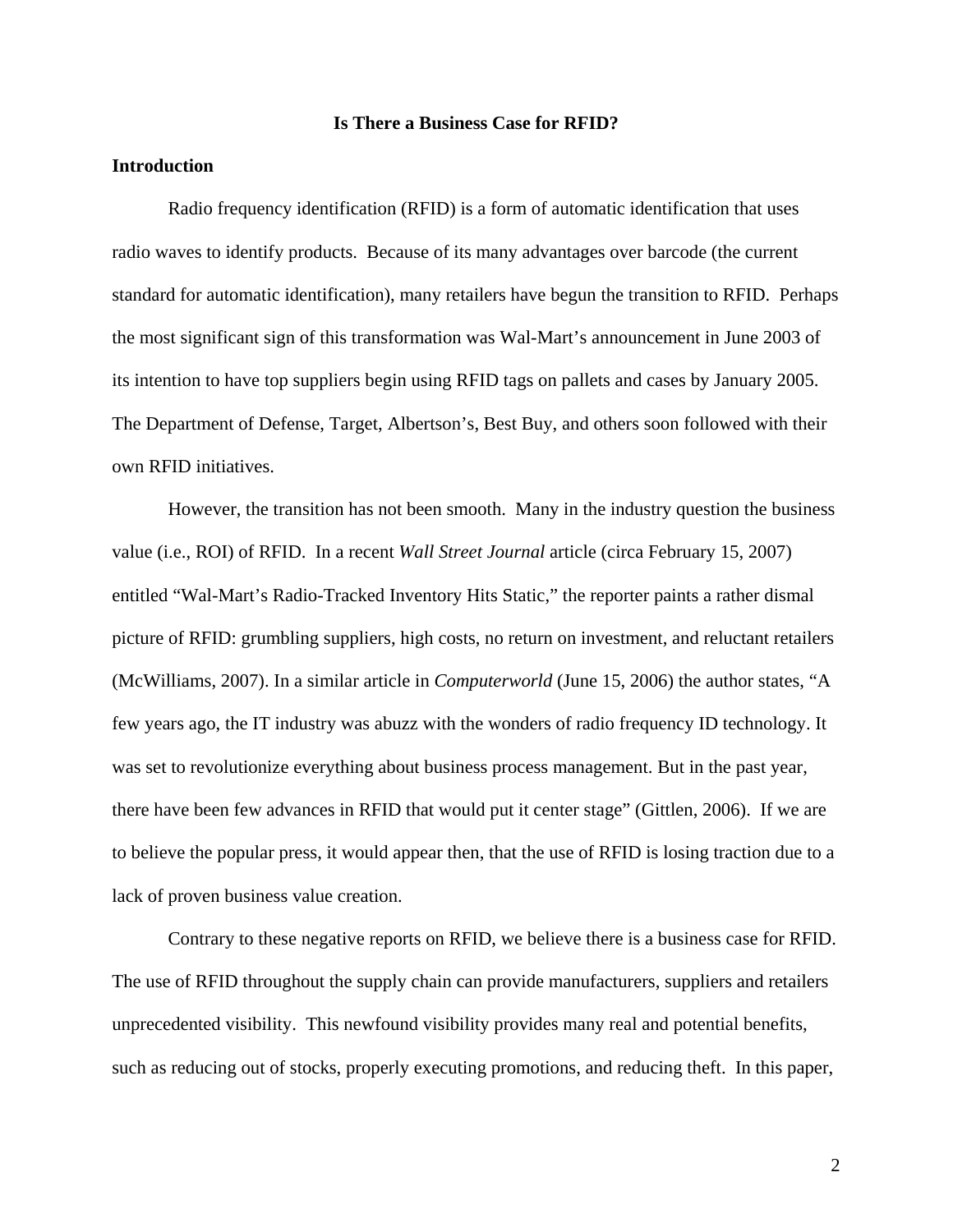we propose a model of RFID assimilation which suggests that the creation of business value is dependent upon the depth of assimilation (extent of use). The model conceptualizes RFID assimilation as occurring in three waves: the first wave of the model is Technology Deployment, the next wave of Data Understanding, and, lastly, the final wave is Business Value Creation.

#### **Model of RFID Assimilation**

The three phases of RFID assimilation include technology deployment, data analytics, and business value (see Figure 1). The first phase involves creating an RFID-enabled environment, which includes the equipment, such as the readers, antennae, and tags. Deploying RFID technology alone will not produce business value. Instead, the technology produces data that, with proper analysis, produces information and insight that can produce business value. As we learn more about the data that is needed, the technology deployment can be improved; the more we learn about the business value that is being produced, the better idea we have about the data needed. Thus, the feedback loops in the model illustrate the need to update the technology deployment and data analytics, as necessary. In this paper, we focus on the last phase – Business Value – but keep in mind that one cannot get to the business value phase without passing through the two earlier phases (briefly described in the next sections).

#### *Phase 1: Technology Deployment*

Unlike other common automatic identification technologies, such as barcodes, RFID uses radio waves to communicate. Compared to barcodes, this offers several advantages, such as: (1) RFID tags are not constrained by a need for line-of-sight; (2) many RFID tags can be read simultaneously; (3) RFID tags can store information regarding the individual item; (4) RFID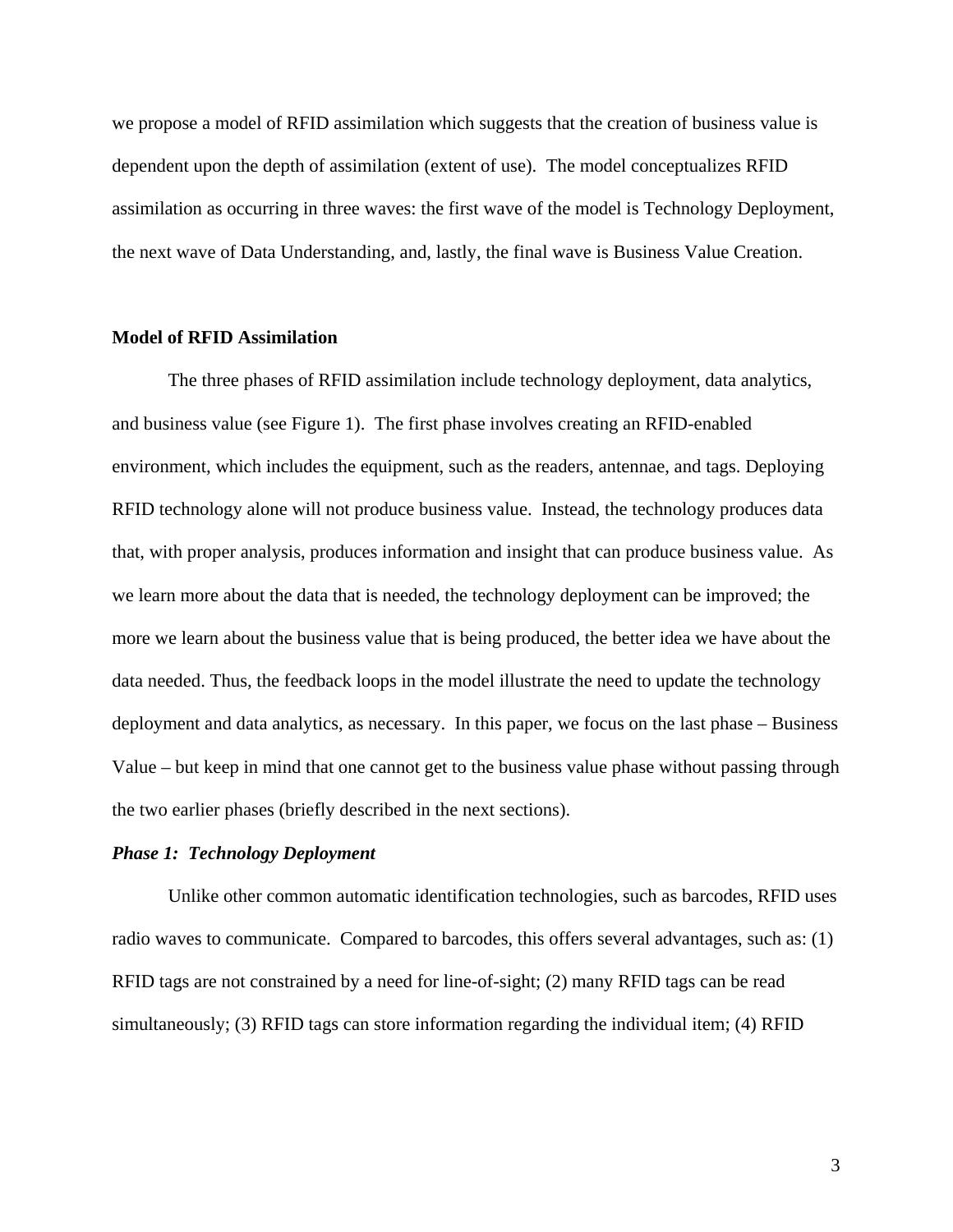works well in a dirty environment; and (5) RFID tags can potentially be written multiple times, making them reusable data containers (Raza et al., 1999 and Shepard, 2005).

In its simplest form, an RFID system consists of a tag (attached to the product to be identified), an interrogator (i.e., reader), one or more antennae attached to the reader, and a computer (to control the reader and capture the data). At present, the retail supply chain has primarily been interested in using passive RFID tags. Passive tags receive energy from the electromagnetic field created by the interrogator (e.g., a reader) and backscatter information only when requested for it. The passive tag will remain energized only while it is within the interrogator's magnetic field. Unlike passive tags, active tags have a battery on board to energize the tag. Because active tags have their own power source, they don't need a reader to energize them; instead they can initiate the data transmission process. On the positive side, active tags have a longer read range, better accuracy, more complex re-writable information storage, and richer processing capabilities (Moradpour and Bhuptani, 2005). On the negative side, due to the battery, active tags have limited lifetime, are larger in size and are more expensive than passive tags.

Companies currently have several options when implementing RFID. They can use static RFID portals which create a set read field at discrete choke points such as a dock door or sales floor door. Companies may also use mobile devices such as forklift readers or handheld readers. The choice of technology is dictated by the type of data one wants to capture.

# *Phase 2: Data Analytics*

What RFID data does a company need to create business value? The current deployment of RFID includes only a small portion of the overall supply chain (specifically, retailer

4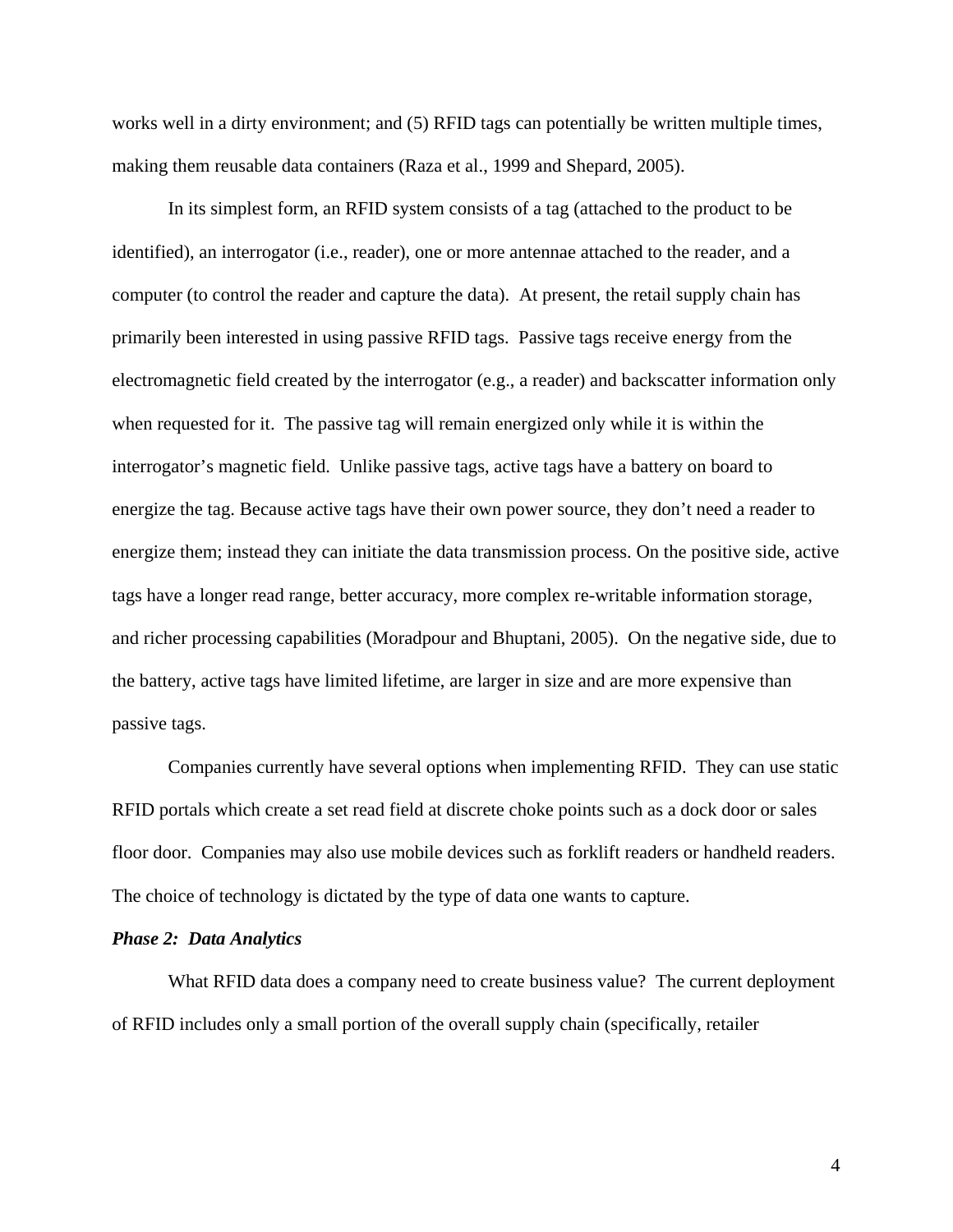distribution center and store backrooms) using static portals. Trends, however, suggest infusion across the entire supply chain and a move to more mobile devices and fewer static portals.

Given the current deployment, it is important to understand what data is available. A typical retailer distribution center would contain readers at the receiving doors, on the conveyor, and at the shipping doors (see Figure 2). Read points in a generic store include receiving doors, sales floor doors, backroom, and box crushers (see Figure 3).

An RFID tag contains an Electronic Product Code (EPC) which is a family of product codes, including such things as the serialized global trade identification number (SGTIN) and the serialized shipper container code (SSCC), among others. SGTIN is the standard identifier for cases of products and allows each case to be uniquely identified with a serial number. In contrast, the typical Universal Product Code (UPC) only provides information about the product but does not uniquely identify each case.

An example SGTIN is 0038010.150853.203. The first seven digits represent the manager number or company prefix. The next six digits represent the item number or object class. The number following the second period is the serial number. In this example it is only three digits, but the serial number can be up to 12 digits.

 When the data is initially received, it will not necessarily be in a user friendly form. The first step of the data analytics is to filter and cleanse the data. The data may show many different reads for one case or pallet of product. Once the data has been filtered and cleansed, it should be integrated with the existing systems of the organization and then interpreted to decipher what the data means. Once the data is interpreted and understood, then actions may be taken that lead to the business value phase. An example of cleansed data with the four key elements of a read – EPC, facility, date/time of read, and reader location – is shown in Table 1.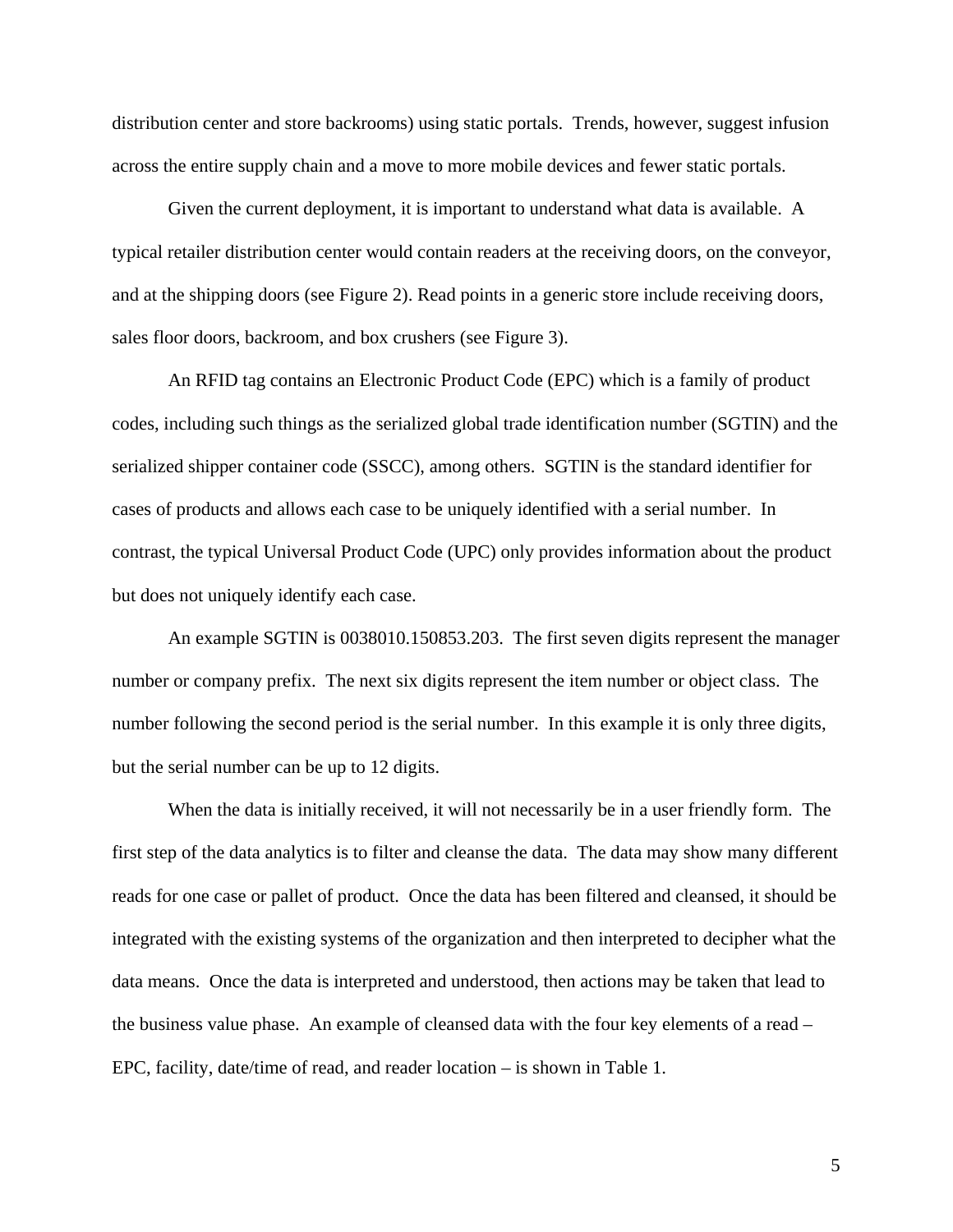## *Phase 3: Business Value - Proven*

Ultimately, the true test for RFID is whether or not it creates business value. As described, the technology must be deployed and the data captured as precursors to creating business value. Although initial deployments are limited (partial supply chain, not all suppliers, not all products, etc.), benefits are already being found. Additionally, there are several potential benefits waiting to be tested. The real and potential benefits of RFID for the major supply chain participants – retail stores, distribution centers, and manufacturers – are summarized in Table 2 and examined in the following sections. As the realized benefits have been segment specific, there is potential for future benefits to cross multiple segments of the supply chain. The realized benefits are presented by major supply chain participant category while the potential benefits are discussed more holistically.

#### Retailer: Out of Stocks

Out of stocks is a major problem for retailers, suppliers, and consumers. Nationally, the average out of stock rate is about 8% (Corsten and Gruen, 2003), which means that about 1 out of every 12 items on a consumer's shopping list is not on the shelf. The result: lost sales and unhappy customers. Although retailers have tried to improve out of stocks for years, the 8% rate has remained relatively stable (Corsten and Gruen, 2003). One of the anticipated benefits of RFID was the reduction in out of stocks. To examine this benefit, in 2005, the University of Arkansas conducted the largest out of stocks study ever. The study included thousands of products in 24 stores of various Wal-Mart formats over a 6-month period. The initial results, released late 2005 (see Hardgrave, Waller, and Miller, 2005), were both positive and extremely encouraging. In the test stores (those that were RFID-enabled), out of stocks dropped 26% during the study period. This constitutes an improvement in out of stocks that was 63% better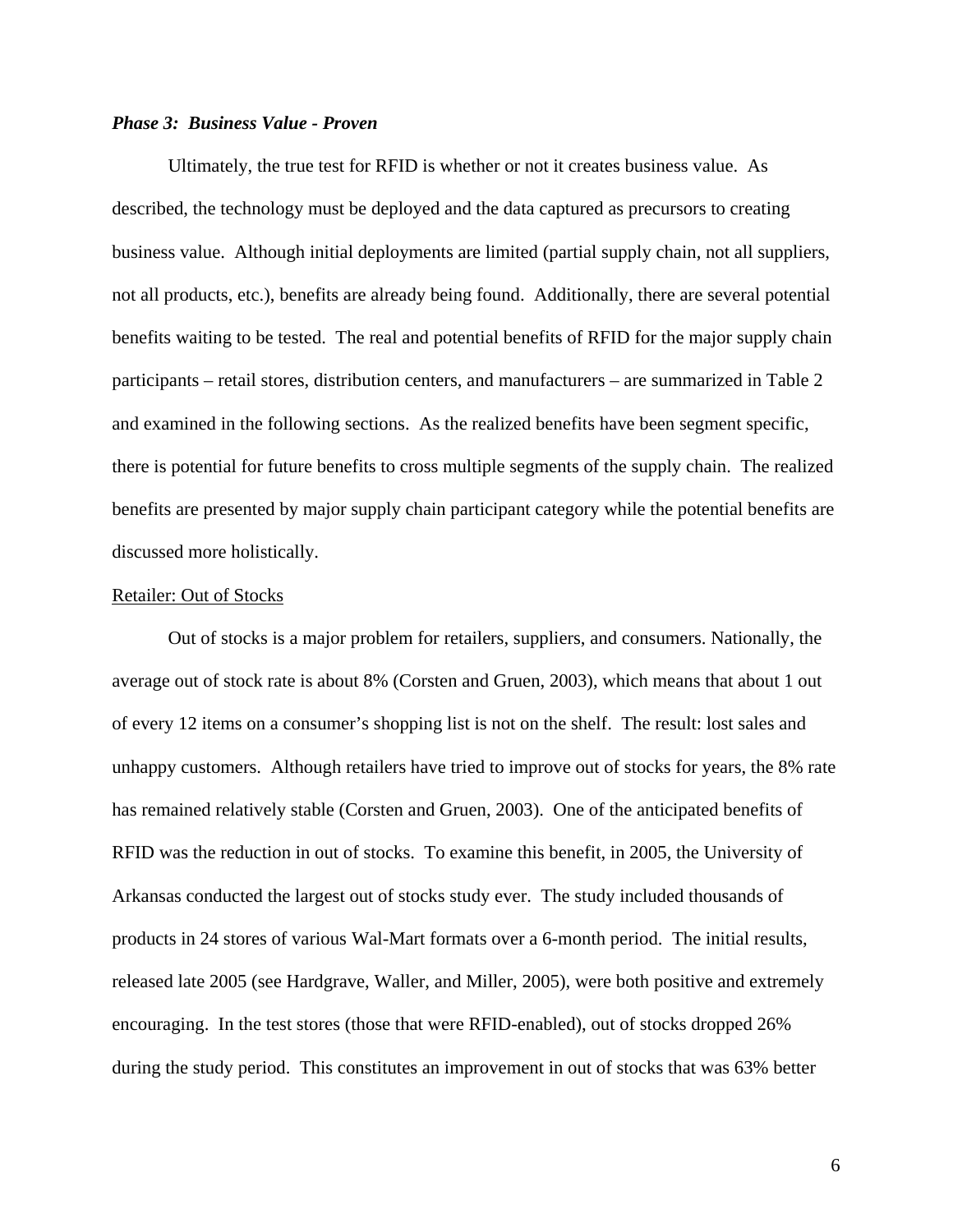than the improvement experienced in control stores (those that did not have RFID). A follow-up analysis based on the velocity of sales (i.e., daily sales per item) indicated that for those items that sold between 0.1 and 15 units per day, RFID was responsible for a 30% reduction in out of stocks (Hardgrave, Waller, and Miller, 2006). In some categories, such as those selling between 7 and 15 units per day, out of stocks were reduced by more than 60%! Ultimately, this translates into about a 1% sales lift for the retailer and 0.8% sales lift for the supplier. Is 1% important? Last year, Wal-Mart gross sales were \$344.6 billion.

#### Retailer: Manual Orders

 In retail stores, store associates will often create a manual order for a product if it cannot be found in the backroom (although it may be there). Unnecessary manual orders affect perpetual inventory accuracy (as the product inventory count is often set to zero before placing a manual order). Unnecessary orders also send false signals up the supply chain about the current demand for product, thus creating the bullwhip effect (Lee, Padmanabhan, and Whang, 1997). The bullwhip effect has adverse effects on both the supplier and the retailer. With RFID, Wal-Mart has reduced the number of unnecessary manual orders by 10% (Sullivan, 2005).

## Retailer: Promotion Execution

 RFID has proven to be an effective tool for improving promotions (Collins, 2006; Murphy, 2005). In February 2006, Procter & Gamble launched a new product and promotional campaign for the Gillette Fusion razor. As a part of the promotional campaign, Procter & Gamble tagged the Fusion promotional displays in addition to tagging the cases and pallets. They were able to determine if the retailer had placed the promotional display on the floor in a timely manner to correspond to the promotional launch. Additionally, they could assess whether a store had restocked the razors on the sales floor. By having this information, Procter &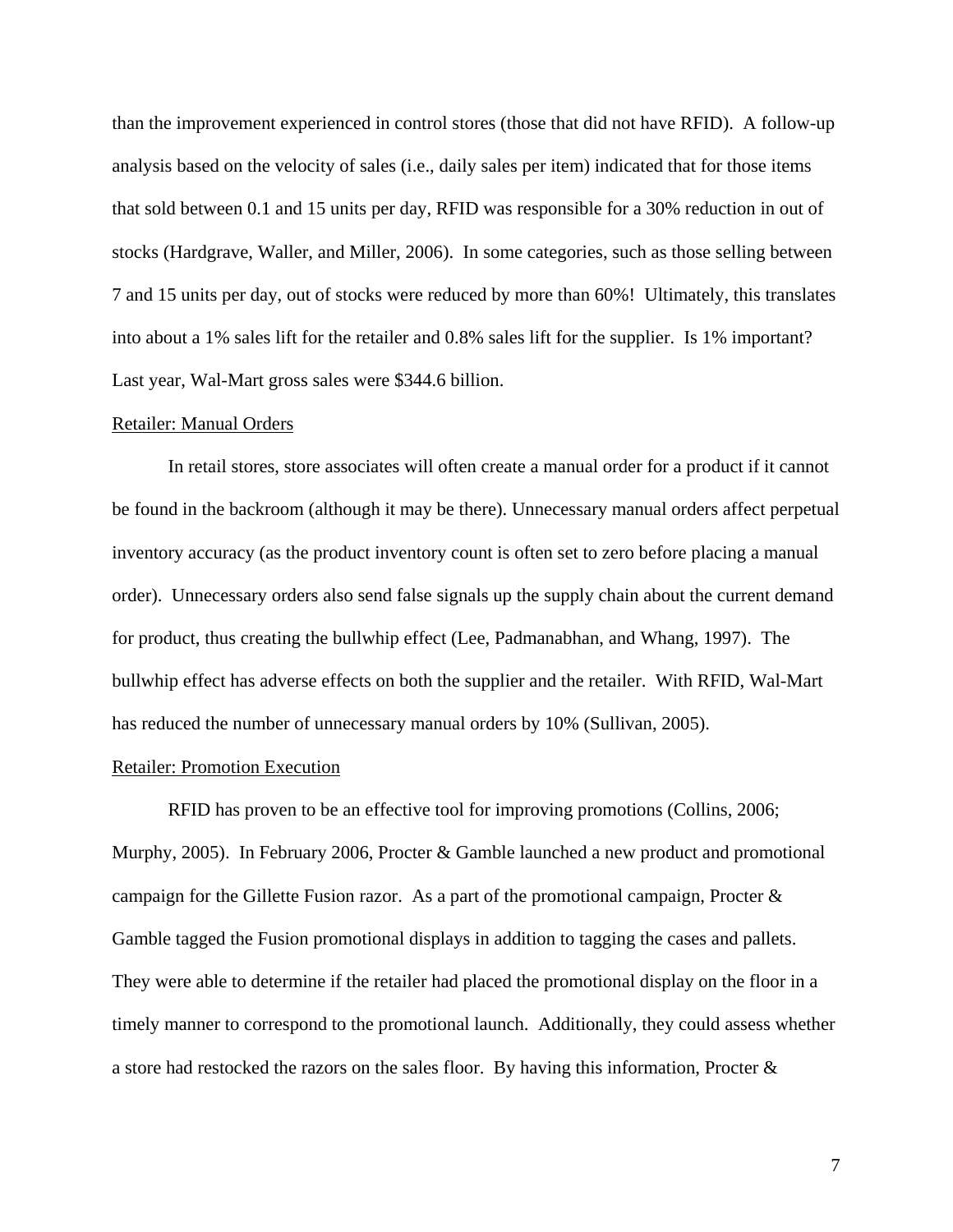Gamble was able to either send their own personnel to the retailer or prompt the retailer to restock or put the promotional display on the sales floor. According to Collins (2006), "…improving promotions proved to be an even greater 'sweet spot' for the technology within the company."

### Distribution Center: Receiving

Early evidence suggests that RFID can reduce the amount of time to receive product at a warehouse (Katz, 2006). Instead of scanning each case of product individually with a barcode scanner, RFID tagged product can be read automatically at a dock door portal. Gillette reported a reduction from 20 seconds to 5 seconds in pallet receiving at their distribution center due to RFID (Katz, 2006). The process of receiving was not drastically changed (i.e., forklifts unloaded the product as before). The only change was eliminating the need to manually scan the product. Thus, the process became more efficient.

# Distribution Center: Electronic Proof of Delivery

RFID can reduce the errors in receiving (in addition to increasing the speed of receiving as previously discussed) via the RFID-enabled process referred to as electronic proof-of-delivery (or ePod) (Mason et al., 2006). With barcode, mistakes are made by misidentifying the quantity and type of product. For example, a pallet of 48 cases of shampoo consisting of 24 regular and 24 scented may be received at the distribution center. The receiving clerk mistakenly identifies the pallet as 48 cases of scented shampoo. Thus, the inaccurate receiving creates an inventory inaccuracy for the receiving company and a perceived overage/underage situation for the supplier.

# Manufacturer: Asset Management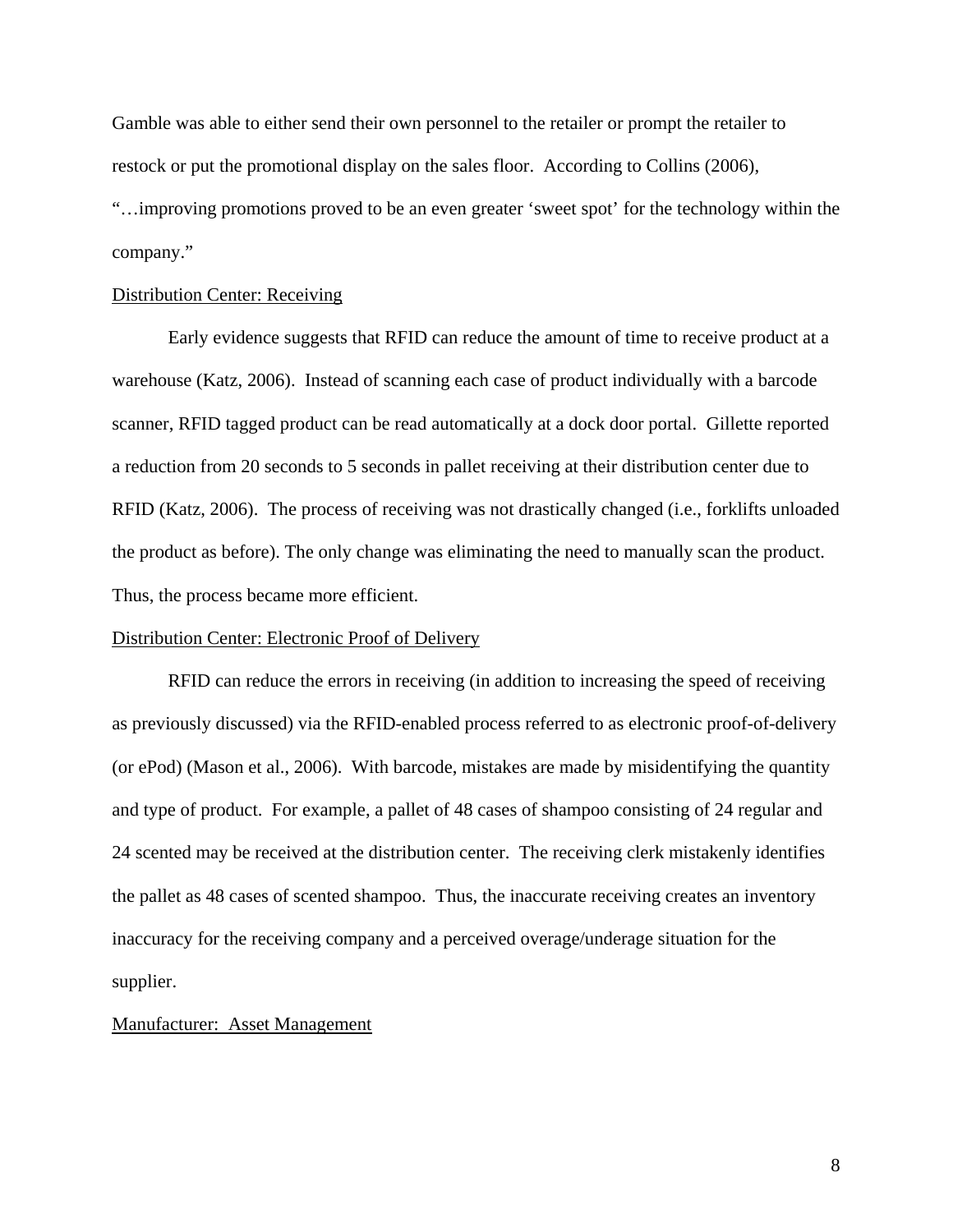With RFID, manufacturers have the ability to better manage their movable assets, such as forklifts, equipment, expensive tools, etc. For example, the University Medical Center in Tucson, Arizona has implemented an RFID asset tracking system for all 2,300 pieces of mobile medical equipment. The location of each piece of equipment within the 8-story hospital is transmitted wirelessly and can be displayed on a virtual map (Philips Launches …, 2006). Now, equipment can be found anytime anywhere; thus, avoiding time loss in locating equipment in emergency situations, for example. Obviously, similar projects in other industries, such as tracking forklifts in a warehouse, are feasible and potentially valuable.

#### Manufacturer: Product Life Cycle Tracking

 An example of product life cycle tracking is the use by Michelin to keep track of large industrial tires to know when they need to be retreaded (Murphy, 2005). RFID can be used to monitor the life cycle of the product, thus improving safety for the truck drivers and enhancing the relationship with the customer.

#### *Phase 3: Business Value - Potential*

#### Recall Management

 With barcode, retailers have no idea where (i.e., which stores) the recalled product is located. Thus, they are forced to look at each store and perhaps pull the product from the shelves at each store. With RFID, cases could be tracked to particular stores. Similar to retail stores, distribution centers and manufacturers would be able to track product at the case level with RFID. A recent occurrence was the pinpointing of the tainted raw material product shipment from China to manufacturing plants which produced poisonous dog and cat food. As recent as April 19, 2007, the Food and Drug Administration has expanded the recall of pet foods due to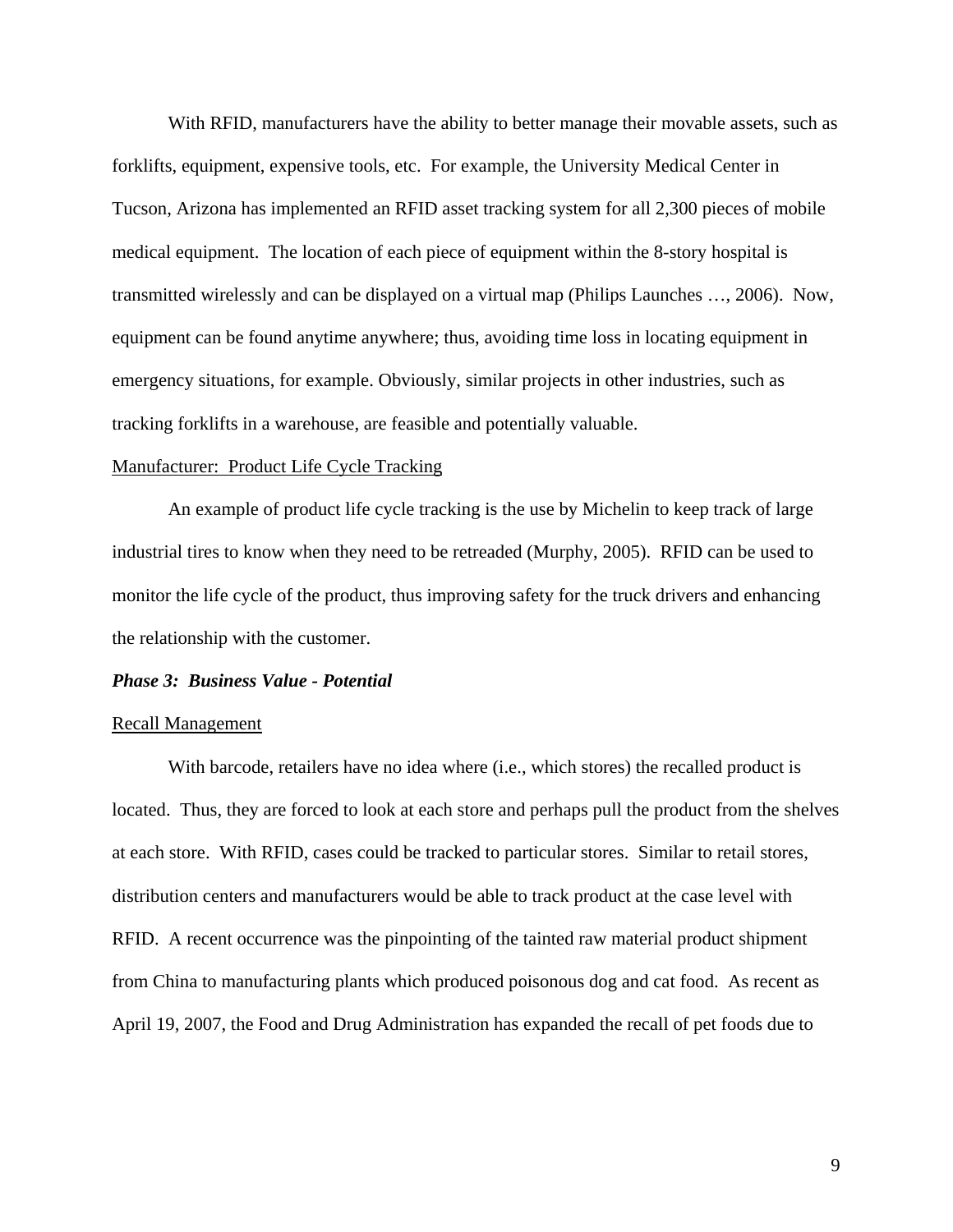the tainted wheat gluten and rice protein concentrate imported from China (Pet food recall, 2007).

## Product Rotation

RFID data can provide the visibility needed to know whether or not product is being rotated properly (using the first-in-first-out (FIFO) method, for example). Consider the wide variety of products that have expiration dates or are perishable. This insight can, thus, help ensure proper rotation in both the retail store and the distribution center to get the product which expires/perishes the soonest, to the front of the shelf/display.

# Shipping Accuracy

 Distribution centers and manufacturers often make mistakes by loading product on the wrong truck. With RFID, the system could send an alert (visible, audible, etc.) to the person loading the truck that a mistake was made. This alert could save a company money from shipping and reshipping the same items as well as enhance inventory control.

#### Inventory Accuracy

 The key to good forecasting and replenishment models for the retailer is accurate inventory. Unfortunately, inventory counts (commonly called perpetual inventory) which are calculated by subtracting point of sale from the amount of product received, are inherently wrong. A recent study (Raman, DeHoratius, and Ton, 2001) found that as much as 65% of all perpetual inventory counts are wrong. Thus, forecasting and replenishment models are based on data that is wrong 65% of the time! RFID could provide much better data to determine accurate inventory counts.

#### Shrinkage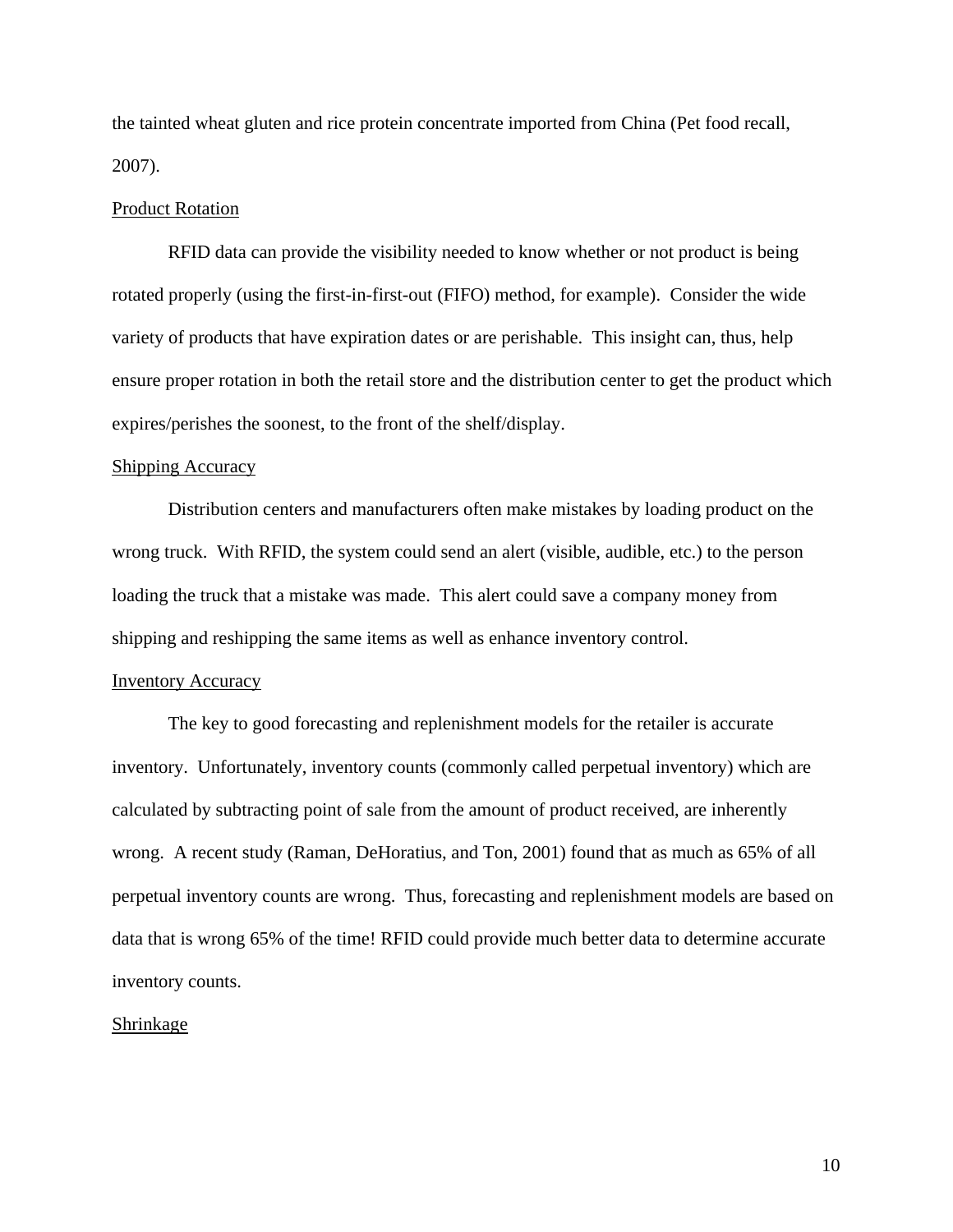Shrinkage is any loss of product as it goes through the supply chain whether through damage, spoilage, loss or theft. Although RFID cannot eliminate all shrinkage, it can help reduce it with the visibility it provides. For example, a company may know what 5% of its product is disappearing in the supply chain, but have no idea where (retail store or distribution center). RFID would provide the insight into where it was last seen so that a company could determine (for example) that the product made it to the store but never to the shelf (which may suggest that employees were stealing the product). Another example could be of a manufacturer of a seasonal product that shipped 10 cases of the product, but only 9 cases appeared at the store. With bar code tagging, once the product leaves the manufacturer the location of the product within the supply chain is unknown. However, with RFID, quick identification and location of the lost product could provide time and cost savings and ultimately business value.

#### Reusable Containers

 Many manufacturers ship their products in reusable containers, such as milk crates, reusable totes, bins, rolling shelves, etc. Unfortunately, these containers have a tendency to disappear. Each container could be tagged with RFID, thus similar to the shrinkage discussion the manufacturer would know where the container was last seen.

#### Targeted Use of Merchandisers

 Many suppliers send merchandisers to retail stores to bring product from the backroom to the sales floor. Currently, merchandisers methodically work from store to store (perhaps having responsibility for 20 or more stores). Some stores will have merchandise in the backroom and a need to work it to the shelf, others will not. Visits to those stores that do not need it represent a waste of time for the merchandiser. With RFID, the merchandiser could remotely determine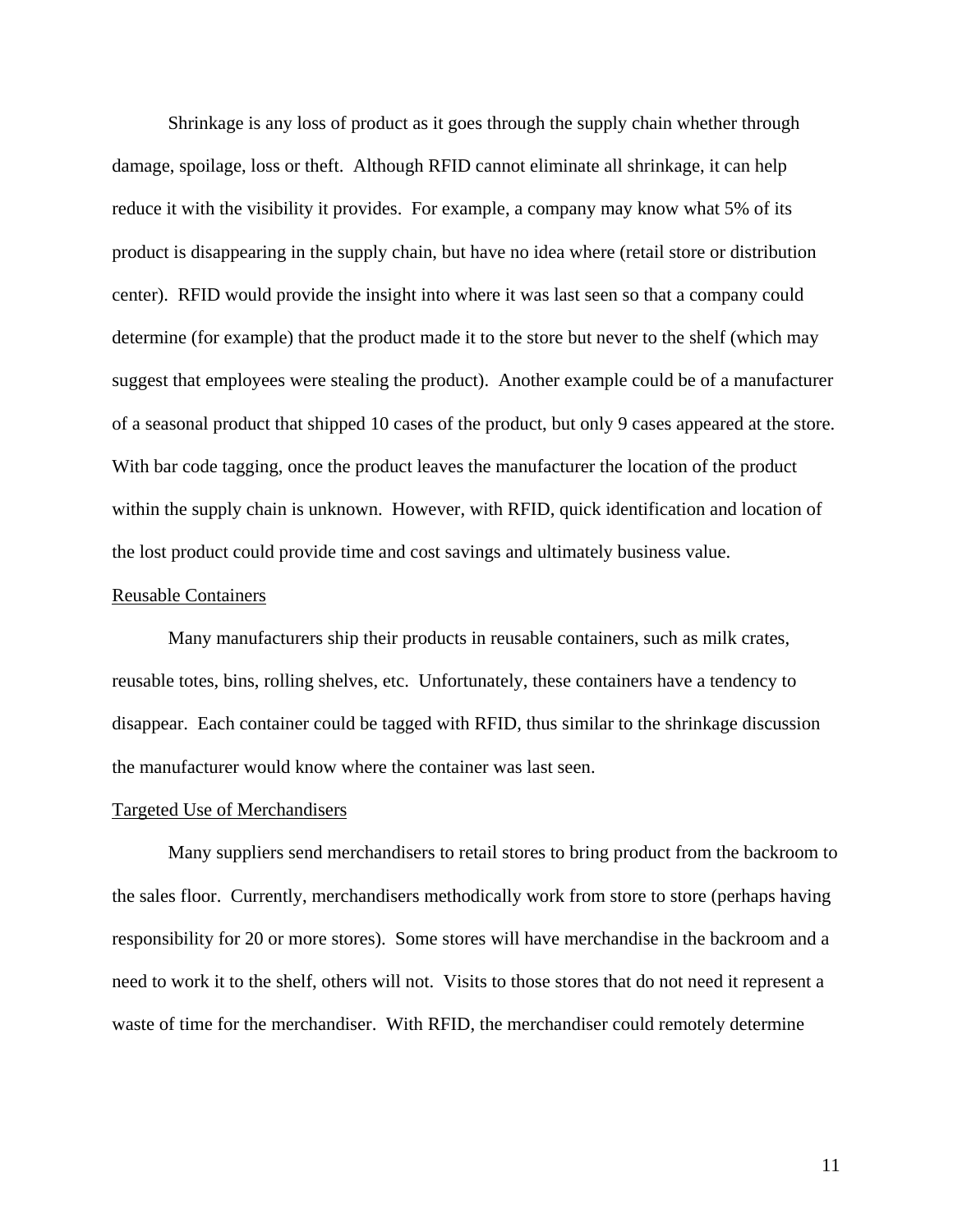(from their home office, for example) if product was in the backroom and if it needed to be placed on the sales floor shelf.

# **Conclusion**

This paper has identified three stages of RFID assimilation: technology deployment, data analytics, and business value. The primary focus of the paper was to illustrate proven business value and potential value that companies could glean from using RFID. We have demonstrated the proven business value of RFID by giving specific examples for retailers, distribution centers, and manufacturers that have previously been experienced. Additionally, we identified seven potential benefits for the retailer, distribution center, manufacturer or some combination of the three that is possible with RFID. Some business value from RFID used to improve promotion execution, asset management and electronic proof of delivery has already been achieved by many companies (e.g., Wal-Mart, Gillette, Michelin, and Proctor & Gamble). We assert that the identified and unidentified (due to future technology improvements not yet available) potential benefits will expand the business value companies throughout the supply chain receive from RFID.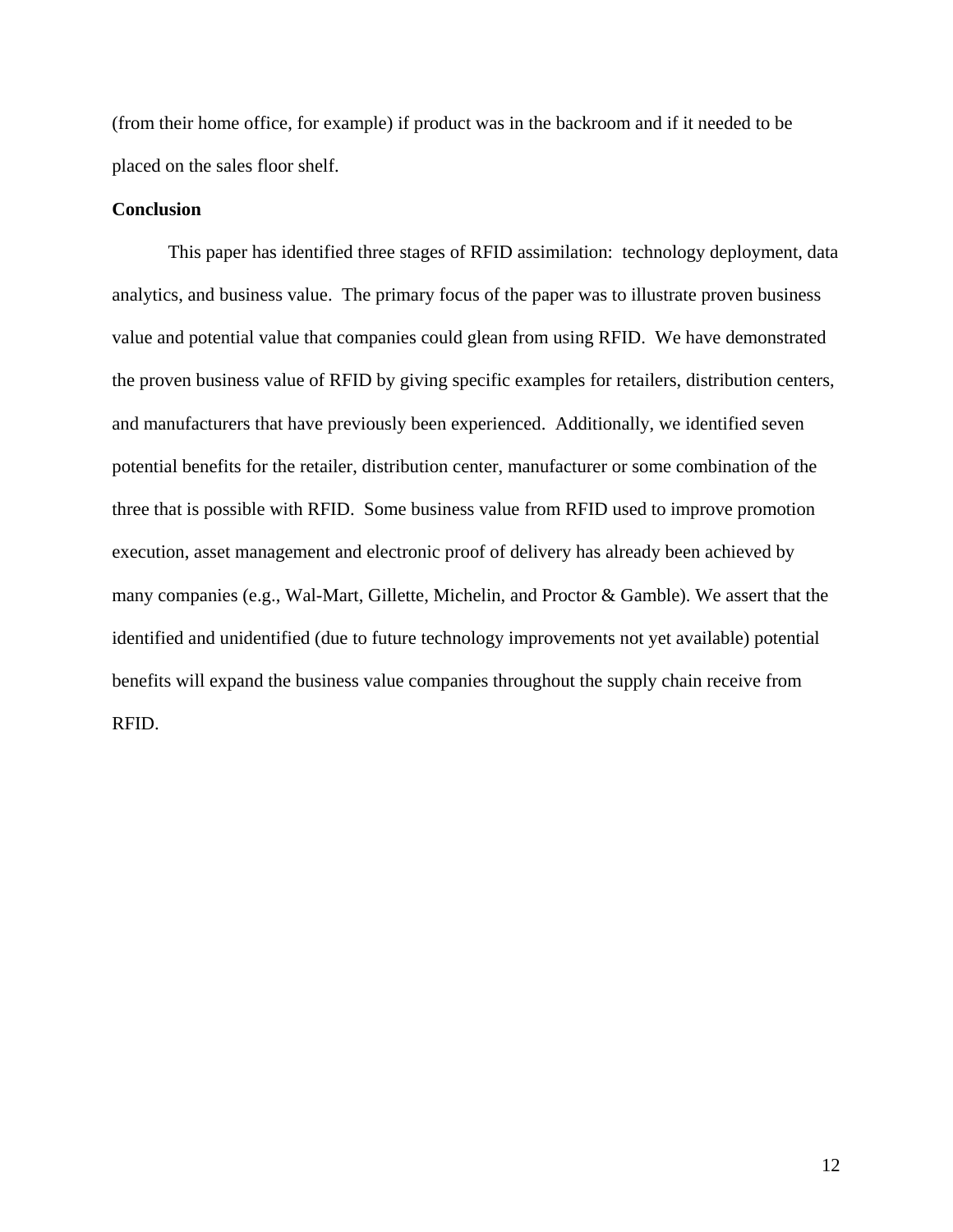**Figure 1** 

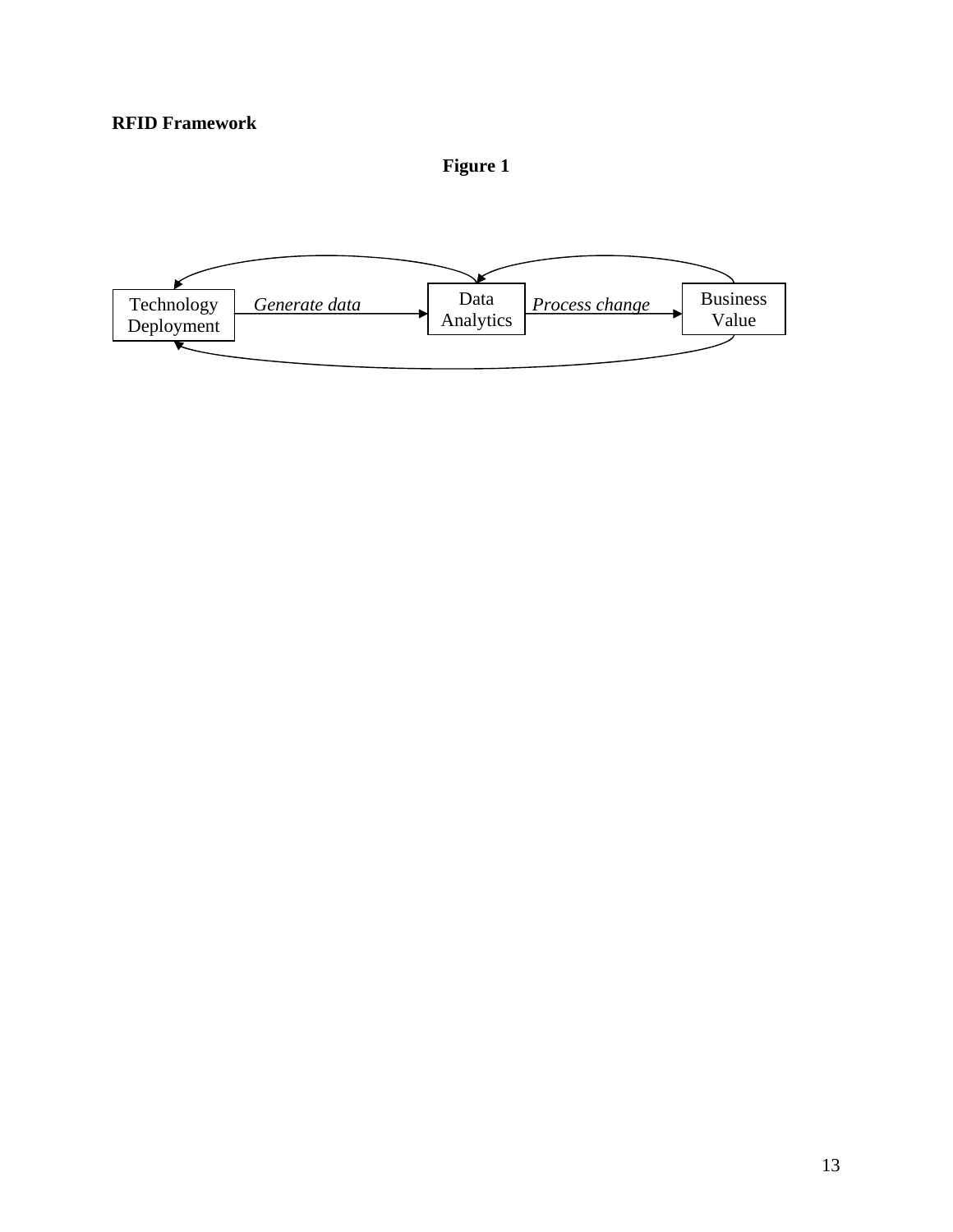# Case Movement through a Distribution Center



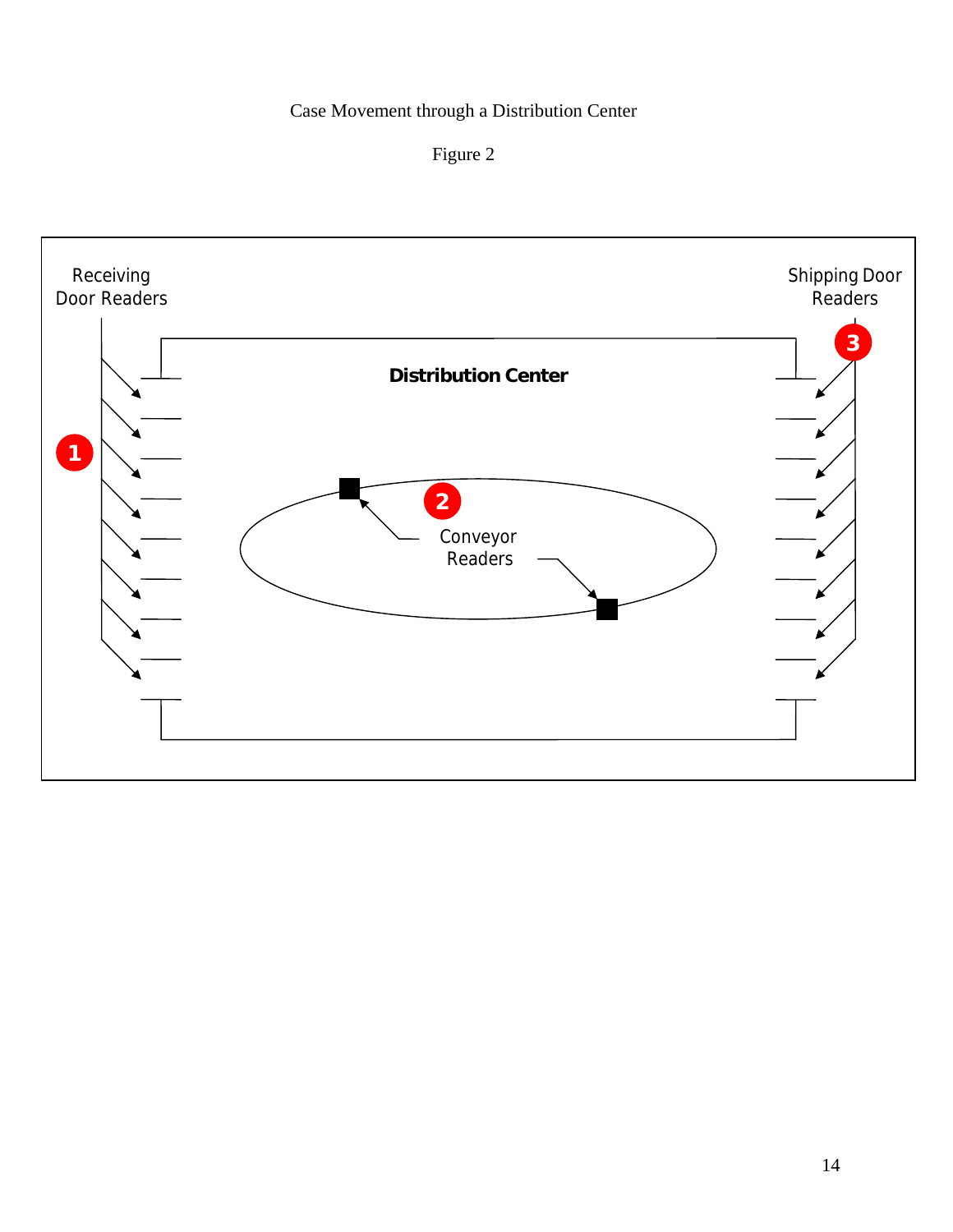# Case Movement through a Store



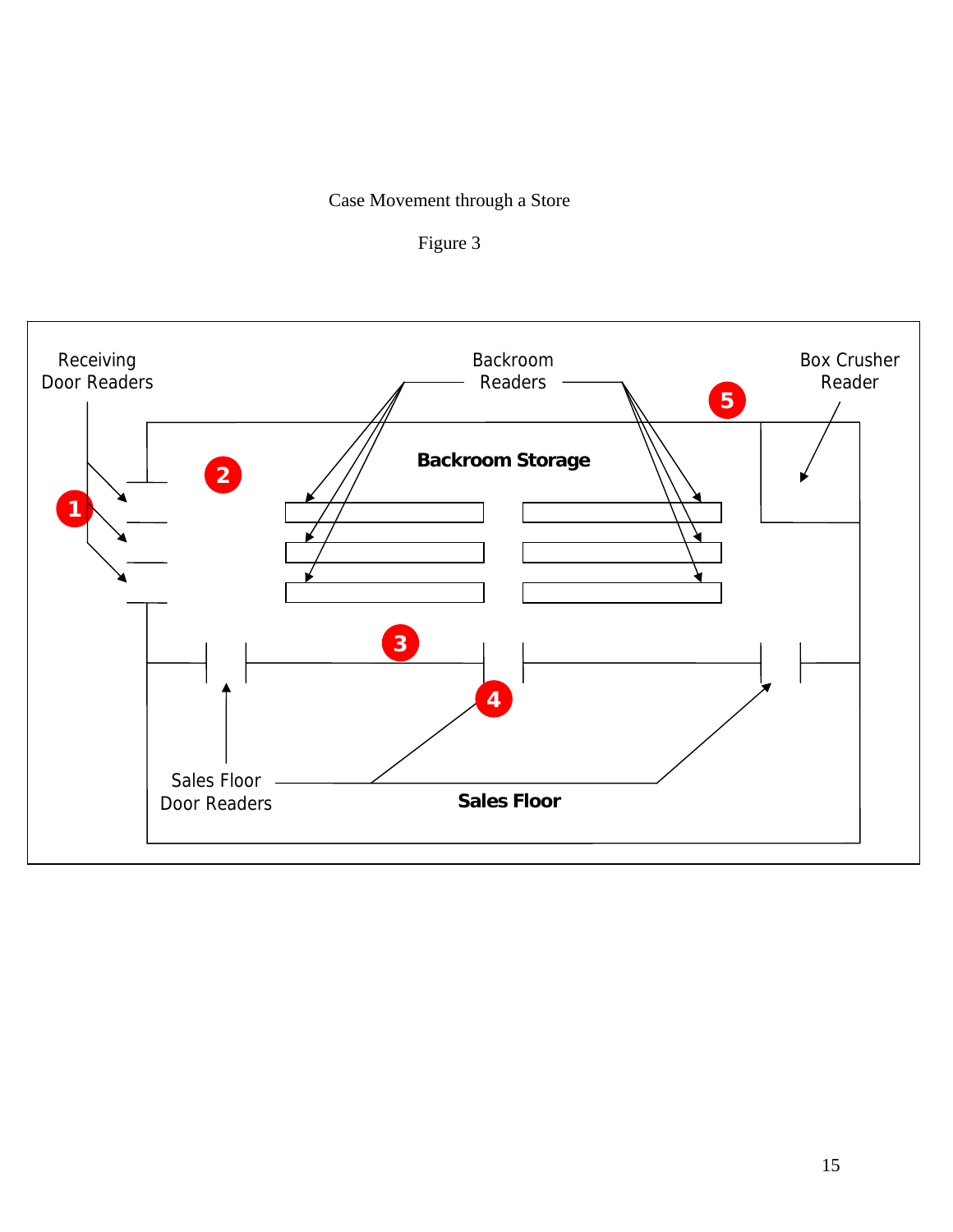| <b>Facility</b> | <b>EPC</b>         | Date/time            | <b>Reader</b> |
|-----------------|--------------------|----------------------|---------------|
| DC 123          | 0038010.150853.203 | $08 - 04 - 06$ 23:15 | inbound       |
| DC 123          | 0038010.150853.203 | $08 - 09 - 06$ 7:54  | conveyor      |
| DC 123          | 0038010.150853.203 | $08 - 09 - 06$ 8:23  | outbound      |
| ST 987          | 0038010.150853.203 | $08 - 09 - 06$ 20:31 | inbound       |
| ST 987          | 0038010.150853.203 | $08 - 10 - 06$ 1:12  | backroom      |
| ST 987          | 0038010.150853.203 | $08 - 11 - 06$ 15:01 | sales floor   |
| ST 987          | 0038010.150853.203 | $08 - 11 - 06$ 15:47 | sales floor   |
| ST 987          | 0038010.150853.203 | $08 - 11 - 06$ 15:49 | box crusher   |

**Table 1.** Sample RFID Data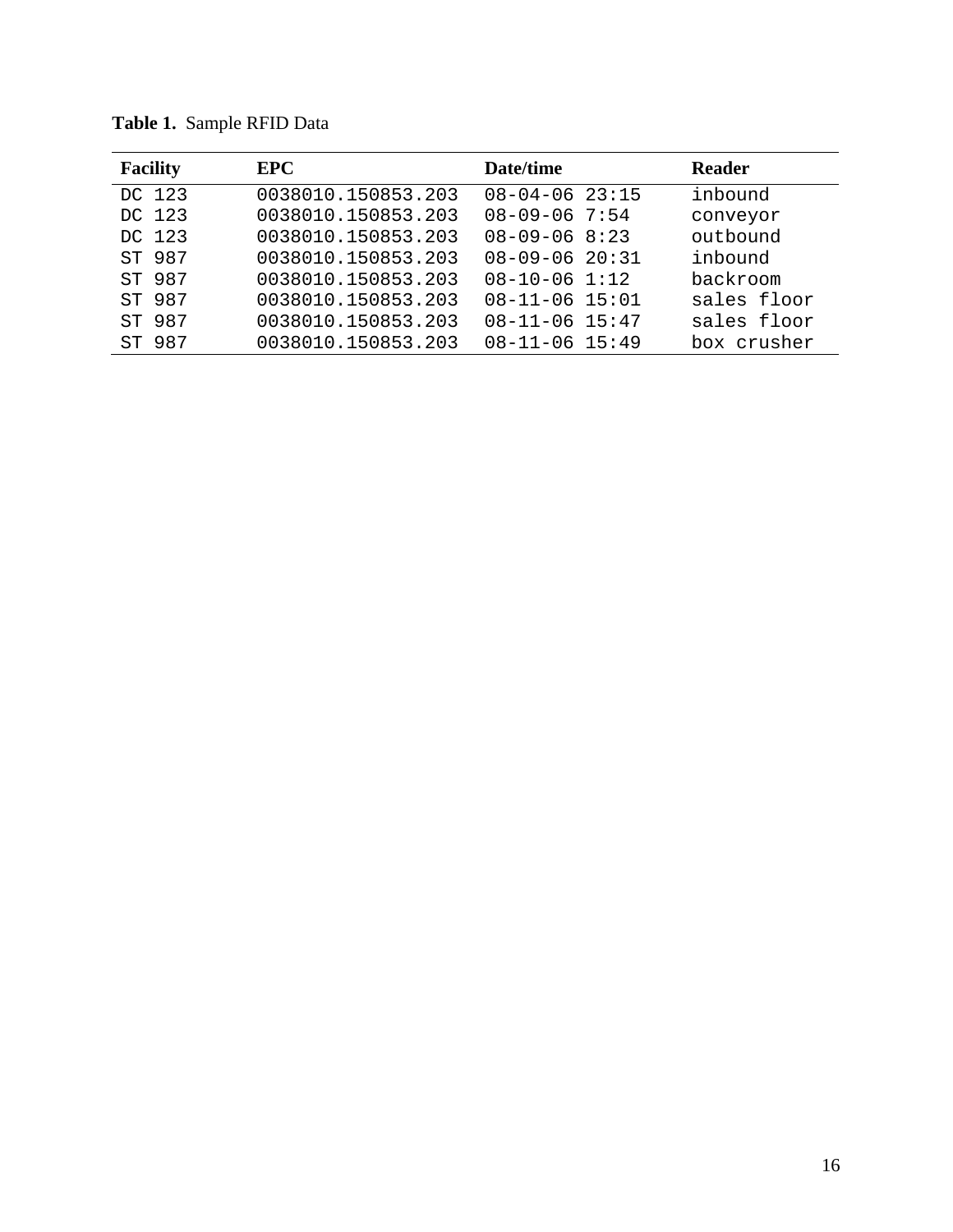|                                    | <b>Retailer</b>                                                                  | <b>Distribution Center</b>                                       | <b>Manufacturer</b>                                                                                       |
|------------------------------------|----------------------------------------------------------------------------------|------------------------------------------------------------------|-----------------------------------------------------------------------------------------------------------|
| <b>Proven</b><br>business<br>value | - out of stocks<br>- manual orders<br>- promotion execution                      | - receiving<br>- electronic proof of delivery                    | - asset management<br>- product life cycle<br>tracking                                                    |
| <b>Potential</b><br>benefits       | - shrinkage<br>- inventory accuracy<br>- product rotation<br>- recall management | - recall management<br>- product rotation<br>- shipping accuracy | - recall management<br>- shipping accuracy<br>- reusable containers<br>- targeted use of<br>merchandisers |

**Table 2.** Business Value for RFID: Real and Potential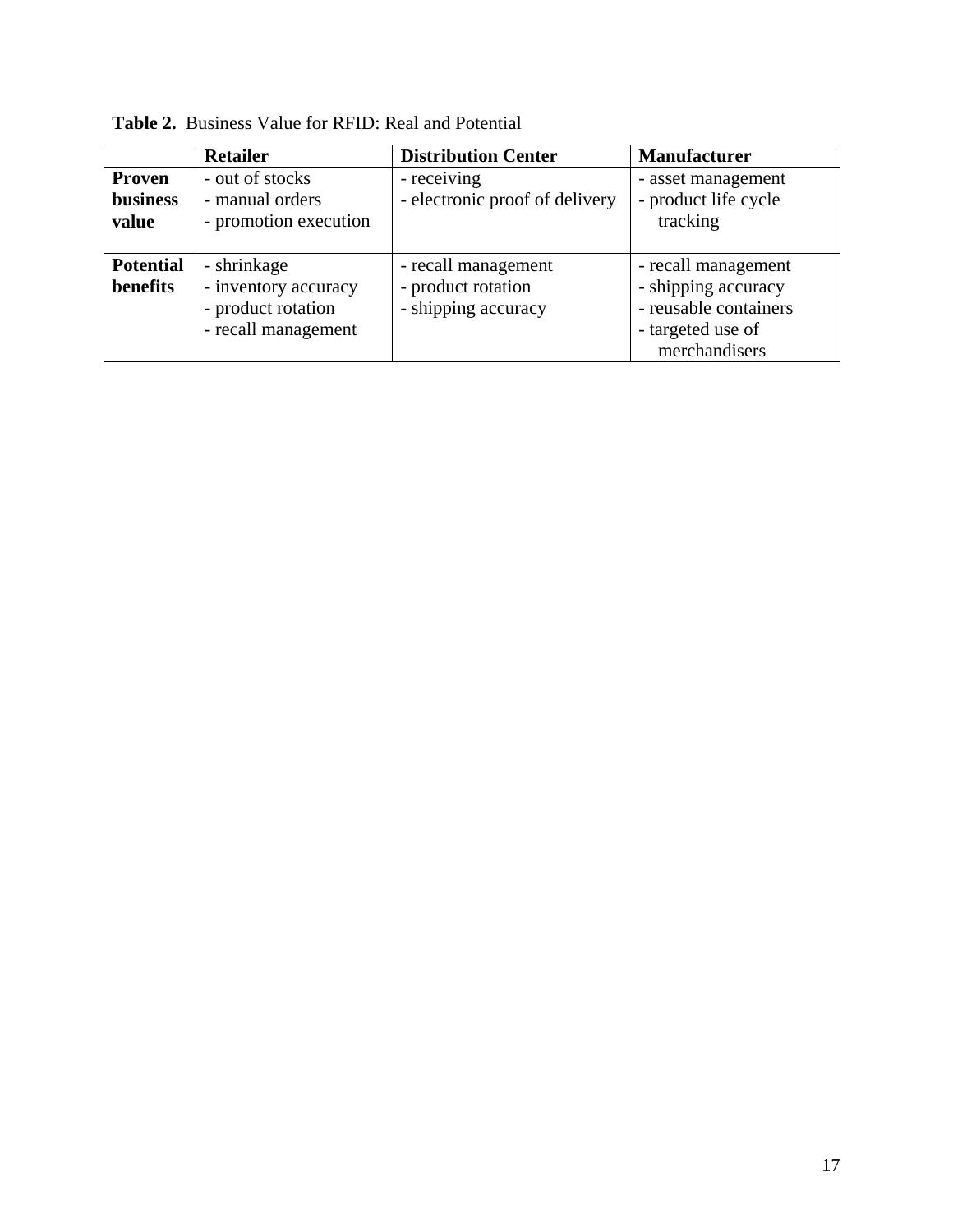# References

Collins, J., 2006, "P&G Finds RFID 'Sweet Spot'," *RFID Journal*, May 3. Available at: http://www.rfidjournal.com/article/articleview/2312/1/1/

Corsten, D., and Gruen, T., 2003, "Desperately Seeking Shelf Availability: An Examination of the Extent, the Causes, and the Efforts to Address Retail Out-of-Stocks," *International Journal of Retail & Distribution Management*, 31 (11/12), 605-617.

Gittlen, S., 2006, "The Failure of RFID," *Computerworld*, June 15. Available at: http://www.computerworld.com/action/article.do?command=viewArticleBasic&articleId=90011 94&taxonomyId=16

Hardgrave, B., Waller, M. and Miller, R., 2005, "Does RFID Reduce Out of Stocks? A Preliminary Analysis," White Paper, Information Technology Research Institute, Sam M. Walton College of Business, University of Arkansas. Available at: http://itrc.uark.edu/research/display.asp?article=ITRI-WP058-1105

Hardgrave, B., Waller, M. and Miller, R., 2006, "RFID's Impact on Out of Stocks: A Sales Velocity Analysis," White Paper, Information Technology Research Institute, Sam M. Walton College of Business, University of Arkansas. Available at: http://itrc.uark.edu/research/display.asp?article=ITRI-WP068-0606

Lee, H.L., Padmanabhan, V., and Whang, S., 1997, "The Bullwhip Effect in Supply Chains," *Sloan Management Review*, 38 (3), 93-102.

Katz, J., 2006, "Reaching the ROI on RFID," *IndustryWeek*, February 1. Available at: http://www.industryweek.com/ReadArticle.aspx?ArticleID=11346

Mason, M., Langford, S., Supple, J., Spears, M., Lee, R., Dubash, J., Roth, L., Subirana, B., Sarma, S., and Ferguson, C. "Electronic Proof of Delivery," 2006, EPCglobal, Available at: http://www.epcglobalinc.org/news/EPODVignetteApprovedV2.pdf

McWilliams, G. Wal-Mart's Radio-Tracked Inventory Hits Static. *The Wall Street Journal*, February, 15, 2007, B1.

Murphy, C., 2005, "Real-World RFID: Wal-Mart, Gillette, and Others Share What They're Learning," *InformationWeek*, May 25. Available at: http://informationweek.com/story/showArticle.jhtml?articleID=163700955&\_loopback=1

"Pet-food recall expanded, Chemical turns up in second ingredient," *Richmond Times Dispatch*, April 19, 2007, Available at: http://www.timesdispatch.com/servlet/Satellite?pagename=RTD/MGArticle/RTD\_BasicArticle &c=MGArticle&cid=1173350832895

"Phillips Launches RFID Asset-Tracking for Hospitals," *Medical Technology Business –*